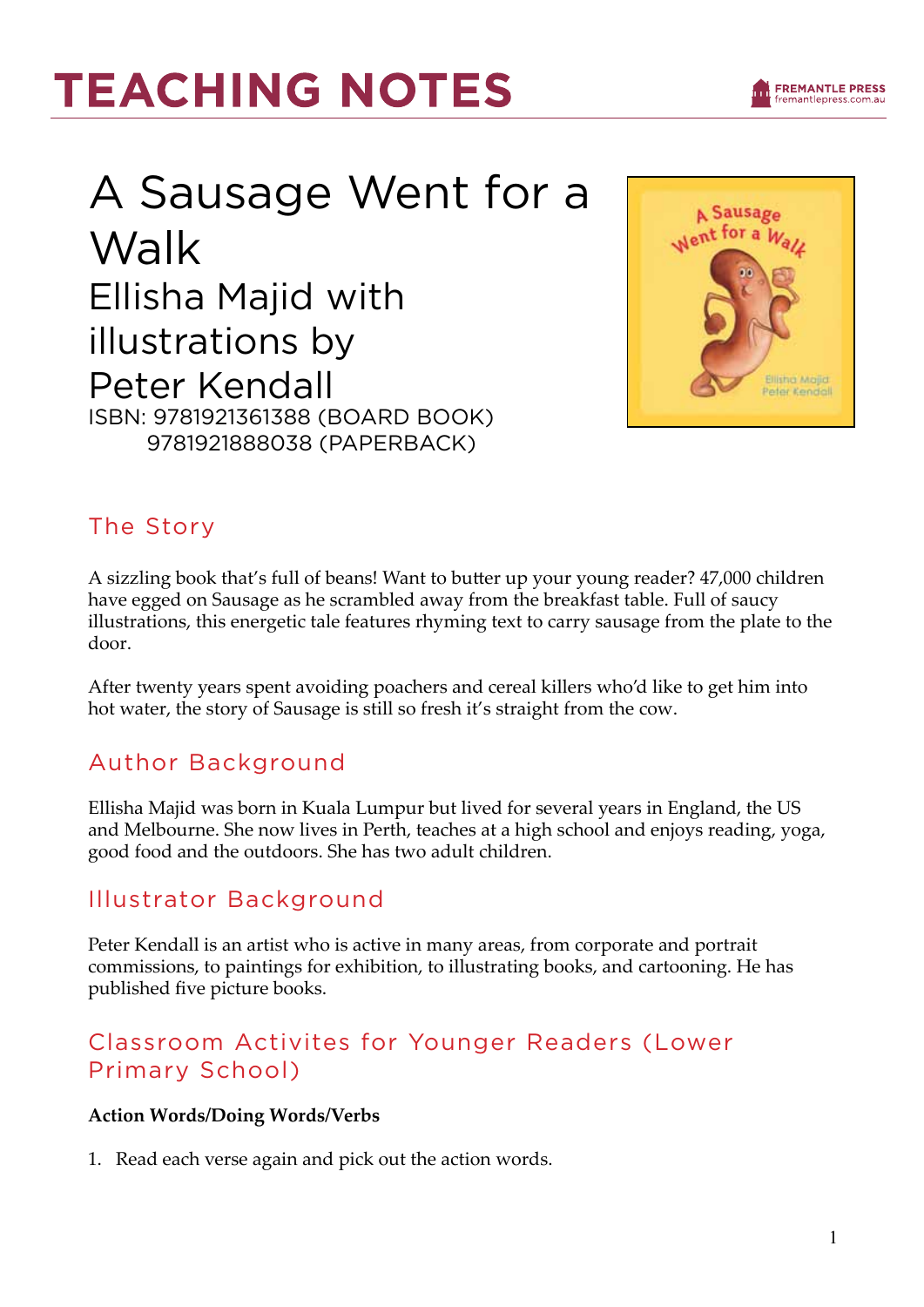| For example:                |                                                 |
|-----------------------------|-------------------------------------------------|
| What does the sausage do?   | jump, slip away                                 |
| What does the egg do?       | fly, wave goodbye                               |
| What do the cornflakes do?  | flutter, scamper                                |
| What do the baked beans do? | clamber, stand to attention, march out in fours |
| What does the toast do?     | dance, sing, huff and puff, run                 |

- 2. Highlight the more unusual words, e.g. 'flutter', 'scamper', 'clamber', 'huff and puff'.
- What do these words mean?
- What animals like to scamper? To flutter? Have you ever clambered out of the pool?
- 3. In groups, or individually, act out each of the breakfast items' actions. Have the rest of the class guess the action and, consequently, the breakfast item.

#### **Rhyming Words**

- 1. Listen to the sausage verse.
- What are the words that rhyme with 'day'? Touch your nose when you hear a word that rhymes with 'day', e.g. 'stay', 'away'.
- 2. As each verse is read aloud, pick out the word that rhymes with the first line (tap your nose when you hear one).
- Cry (fly, eye, goodbye)
- Floor (door, anymore)
- Sauce (course, fours)
- $\text{lam}$  (I am)
- Wait (plate, late, gate)

#### *Extension*

- 3. Think of three other words that rhyme with:
- 'day'
- $\bullet$   $'$ cry'
- 'floor'
- 'sauce'
- 'jam'
- 'wait'

#### **Make a Breakfast Board**

- 1. Talk about breakfast foods.
- 2. Discuss what makes a good breakfast.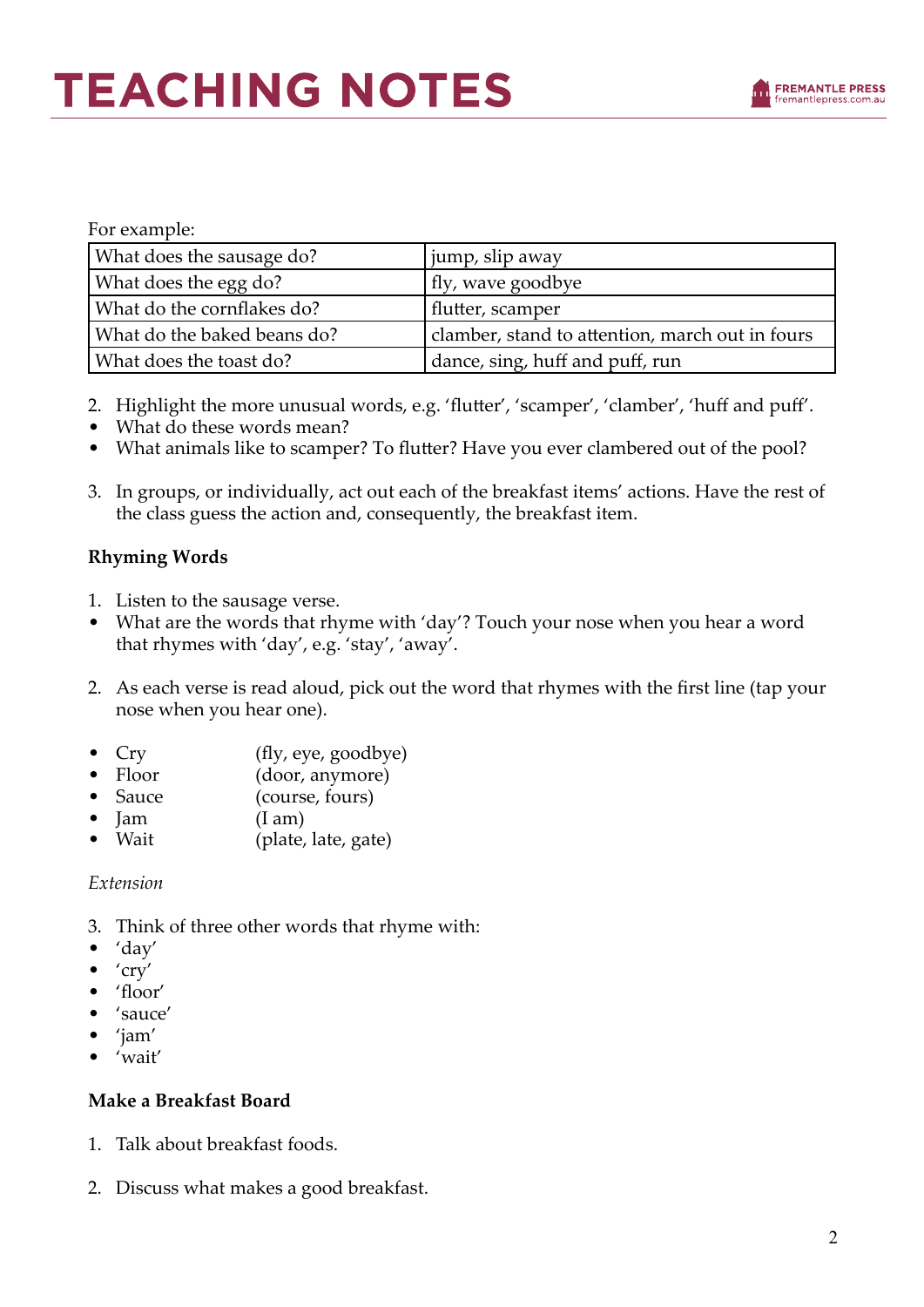- 3. Draw/cut out of magazines different breakfast items to put on the board.
- 4. Do you have different foods for breakfast on different days of the week? Match breakfast items with different days of the week, to help learn the days of the week.

#### *LOTE*

- 5. Find out the words for each breakfast item (in the book) in Indonesian, Italian, French or any other language.
- 6. Label the matching breakfast items with the foreign language words.

#### **Create a short skit**

- 1. Memorise one verse  $-$  or even the whole story  $-$  from the book.
- Recite a verse (or the story) from memory while other students act it out.
- Create simple costumes, or big coloured posters, for each breakfast item to wear.

#### **Competition!**

- 1. Have a creative drawing competition. Draw Sausage in different situations and costumes; ideas might include Sausage as a ballerina, Sausage driving a truck, Sausage and his family ...
- The winner can be decided by a judging panel of other teachers, or by a class vote.

#### **Questions**

- 1. How many different breakfast foods were there on the table for Tim?
- 2. Why did breakfast run away?
- 3. What would you do if you were Tim?
- 4. Where did breakfast go?
- 5. Can you think of another title for the story? If so, which title do you think is better? Why?

### Classroom Activites for Older Readers (Upper Primary School)

#### **Action Words/Doing Words/Verbs**

This picture story uses lots of action words (verbs). Use a different action word in each of the spaces below.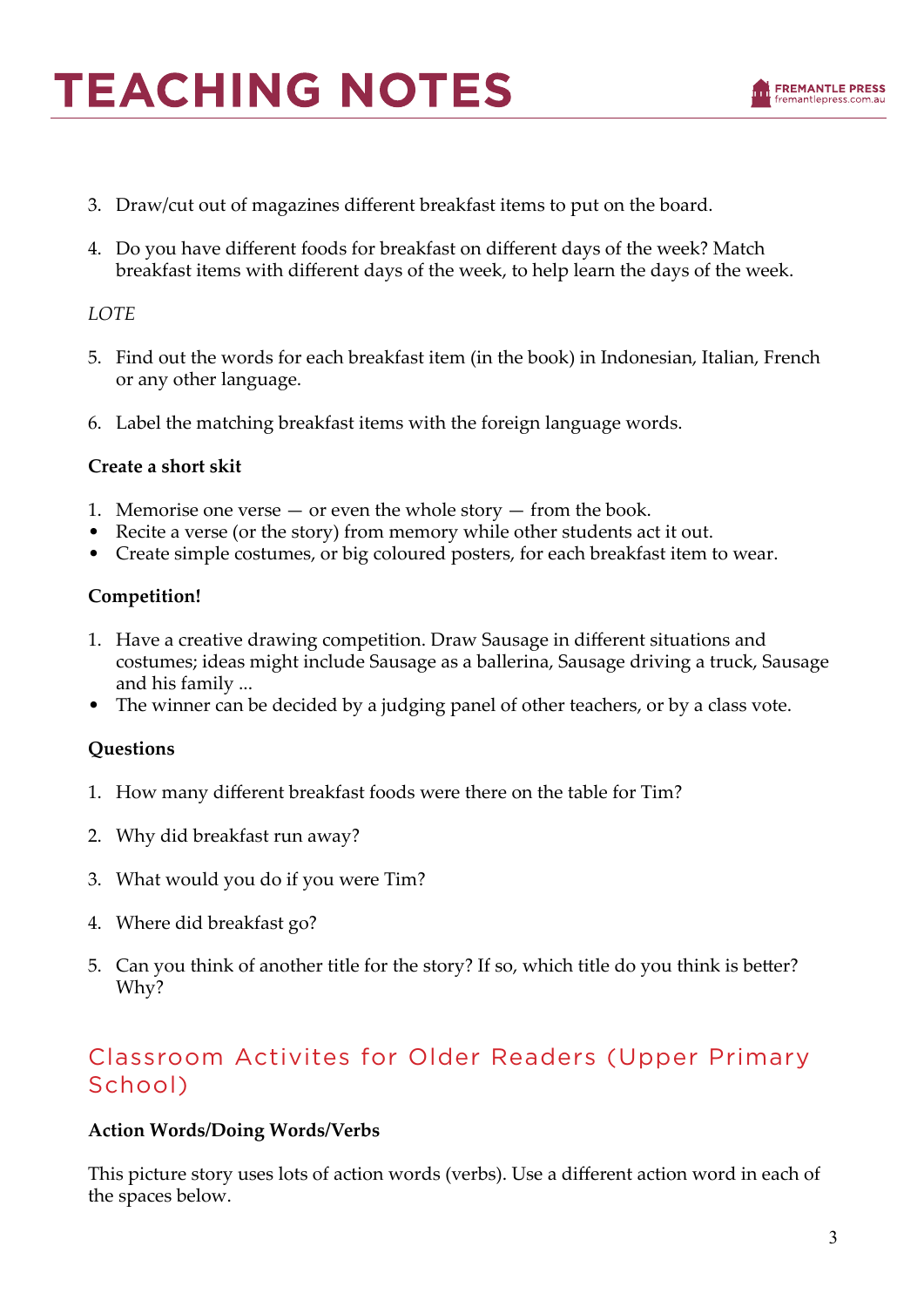

| 1.<br>A sausage went out for a walk one day.<br>Tll be _____________________ for breakfast if I stay.'                                                                                                |
|-------------------------------------------------------------------------------------------------------------------------------------------------------------------------------------------------------|
| 2.<br>The egg ________________ up and said with a cry,<br>'I won't _____________ here, I'm going to fly.'<br>She winked her eye and ______________________ goodbye to breakfast.                      |
| 3.<br>Cornflakes ________________ down to the floor,<br>then ___________________ quickly out of the door,<br>'No ice cold milk over us anymore at breakfast!'                                         |
| 4.<br>The baked beans ________________ out of the sauce,<br>'We're not _______________ here as second course!'<br>They stood to attention and __________________ out in fours from breakfast.         |
| 5.<br>Toast _________________ up to butter and sang out to jam.<br>'Are you coming along?' 'I am!' 'I am!'<br>So thickly spread with butter and jam,                                                  |
| 6.<br>Breakfast time! Tim couldn't wait.<br>He ___________________ to the table. 'An empty plate?'<br>He __________________ out the window, 'Oh no, too late.'<br>For out the gate marched breakfast! |
| Possible answers:                                                                                                                                                                                     |
| 1.<br>gobbled, swallowed<br>fell, dived, slid<br>crept, walked, strode                                                                                                                                |
| 2.<br>gazed, sat, stood, got<br>wait, sit, lie<br>bade, said, waved                                                                                                                                   |
| 3.<br>tumbled, flittered, hovered, floated, crackled                                                                                                                                                  |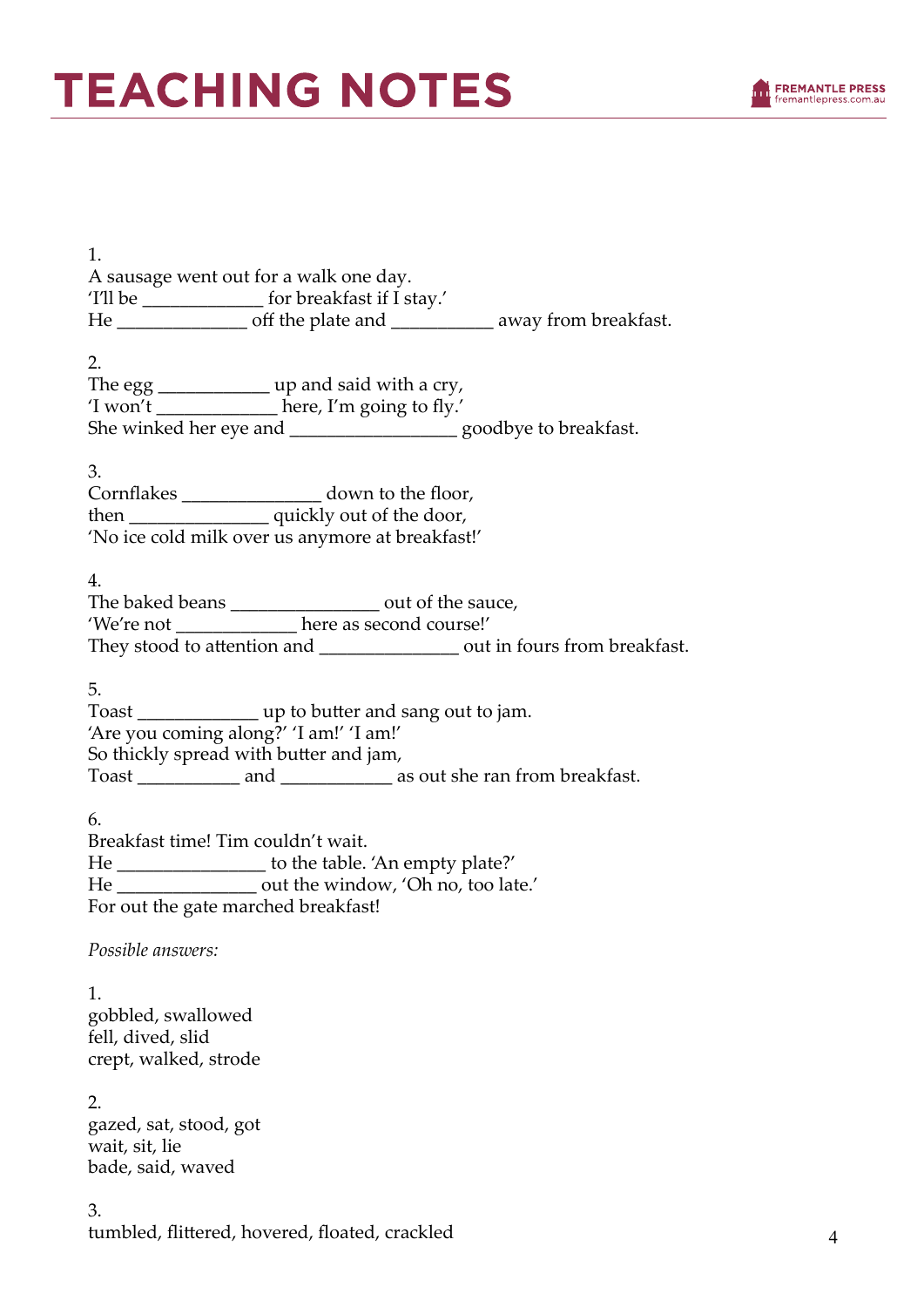

hurried, sprinted, scrambled, capered

4. scrambled, climbed sitting, standing walked, strode, stepped 5. skipped, raced lurched and swayed, gasped and gulped, skipped and pranced

6. raced, ran peeped, peered, gazed, gaped, stared

#### **Style of the text**

- 1. There are six verses in this story. Describe the form of each verse.
- 2. One verse is much longer than the other verses. Which verse is this?
- 3. Choose another breakfast food that you like, e.g. pancakes, rice bubbles. Create a verse for this breakfast food that fits with the story's form.
- 4. What age group would you recommend this picture book for?

#### **Pictures**

- 1. The story is made up of six rhyming verses. Instead of having a different picture for each verse, the text and the pictures have been spaced out over twenty-two pages, to create a moving scene of activity.
- Comment on this layout. Explain why it might have been done this way.
- 2. This picture book is targeted at younger children.
- Comment on the colours, and the style of illustration chosen for this book. Does it have appeal to this age group? Explain.
- 3. Look at the pictures only, from the beginning to the end.
- How have the characters changed?

(*Answer: They have slowly been animated so that in the last picture all the characters are upright and full of energy.*)

- 4. 'He jumped off the plate and slipped away from breakfast.'
- Which word has two meanings in this sentence?
- Look at the picture that matches the words. What picture could you draw instead of this one?
- 5. Both the text and the pictures have given the sausage a bit of character.